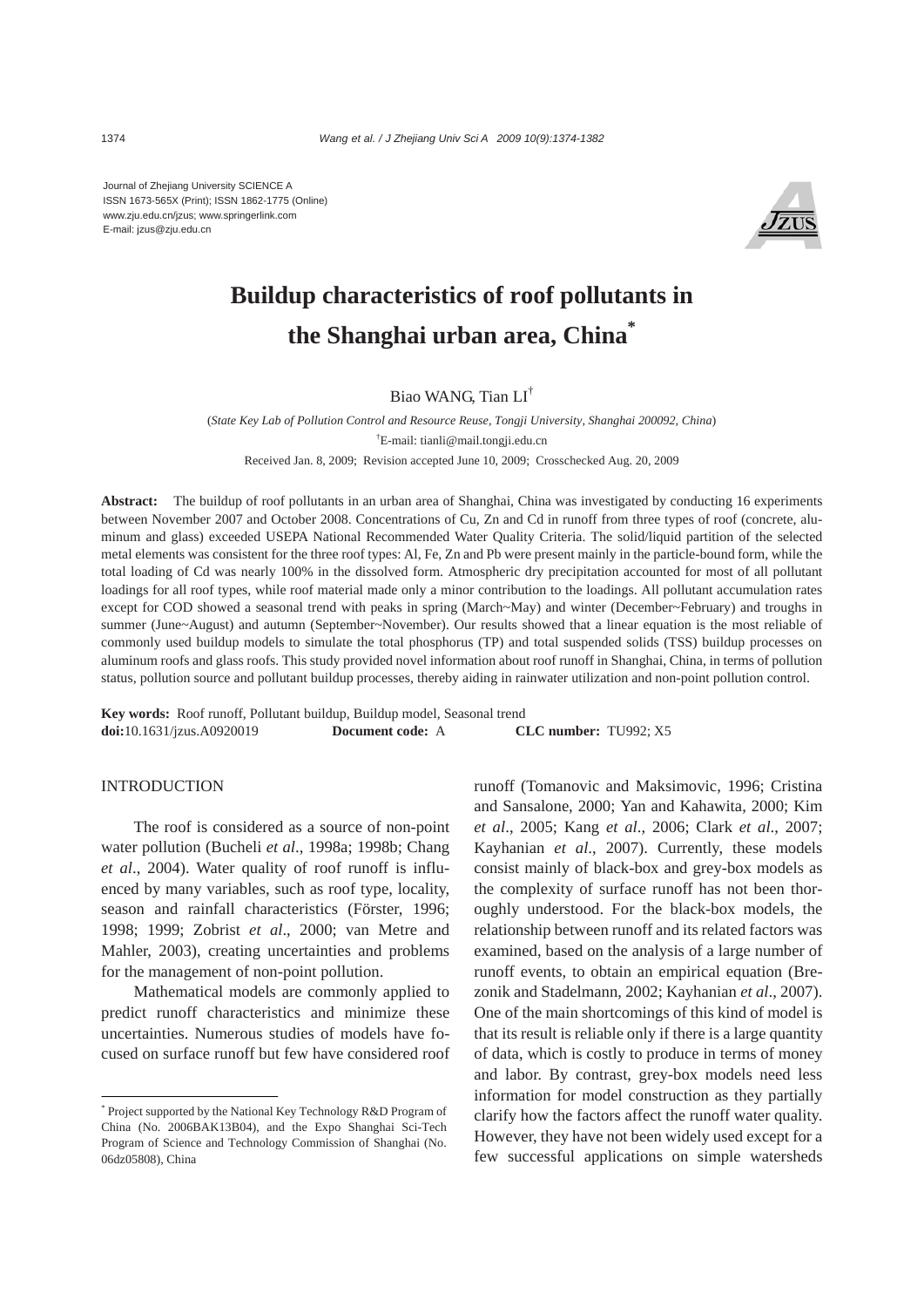#### (Akan *et al*., 2000; Kang *et al*., 2006).

In both kinds of models, some model parameters, such as the buildup coefficient or even model equations may change from site to site, depending on the local environment, surface properties and contaminant species. Obviously, the roof differs from the ground in terms of the generation and loss of pollutants and in surface characteristics. It is generally assumed that pollution sources of roof runoff are simpler than those of surface runoff as atmospheric precipitation and roof material are the major pollution sources of roof runoff. Furthermore, a roof is normally smoother and has a steeper slope than the ground. Therefore, there is an urgent need for more studies on roof runoff. In addition, in cities there are many different kinds of roof material which may lead to different patterns of pollutant accumulation. For example, it was estimated that a metallic roof is a source of some species of heavy metals such as Cd and Zn (van Metre and Mahler, 2003). Finally, few studies have been conducted on roof pollutant buildup in Shanghai, China.

In this work, three roofs made from different materials (concrete, aluminum and glass) were laid on the roof of a building to investigate the buildup processes of local roof pollutants. There were three specific aims: (1) to examine the effect of roof materials and seasons on pollutant loading during antecedent dry days; (2) to investigate correlations among the selected contaminants and the partitioning of accumulated metal elements between the dissolved and solid phases; (3) to establish buildup equations and related parameters suitable for different pollutants and roof materials.

## MATERIALS AND METHODS

#### **Study area**

The study was conducted on the roof of a five-storey building near the intersection of an overhead road and a normal street. The building was 140 m away from the overhead road and 60 m from the street. The study area was situated in an urban area of northern Shanghai, China, which has a typical subtropical monsoon climate with the following main characteristics: (1) There are four distinct seasons: spring (March~May), summer (June~August), autumn (Sepember~November) and winter (December~ February); (2) The prevailing wind is from the southeast in summer and autumn, and from the northwest in spring and winter; (3) About 60% of the annual rainfall occurs from June to September. Baosteel, an iron and steel manufacturing and coal-fired power generation complex, is located to the northwest of the study area within a distance of about 20 km.

### **Sampling and measuring**

From December 2007 to October 2008, 16 experiments (4 for each season) were performed with a period of antecedent dry days ranging from 2 to 10 d. Three man-made roofs (each  $1.2$  m wide $\times$ 1.2 m long) made from different materials (concrete, aluminum and glass) were laid in parallel on the building roof. While atmospheric dry precipitation exhibited an uneven spatial distribution and each experimental roof had only a small area, we considered that the antecedent dry days were long enough to minimize any edge effects.

To determine the pollutant loadings, a simulated rainstorm produced using a simulator and tap water was applied to wash the experimental roofs. The simulator could produce an approximately even rainfall. Rainfall intensity was measured using a rain gauge and could be modified by adjusting the degree of opening of a pipeline valve. Methods for collecting accumulated pollutants can be classified as either 'dry' or 'wet'. The method used in this study could be categorized as a wet method, capable of collecting the smallest particles left behind by traditional sampling techniques using dry vacuuming (Deletic and Orr, 2005). When the experiment was in progress, each roof in turn was placed on an iron structure (slope=2%). The structure was carefully designed so that it was able to support each roof and a PVC gutter collecting roof runoff. To prevent water from overflowing the sides of each roof and to minimize the loss of pollutants as a result of rain splash, two baffles were installed temporally and the rainfall intensity was kept as low as possible. An example of the experimental equipment with a concrete roof is illustrated in Fig.1.

Once roof runoff was generated, a 1-L PVC bottle was used to collect the runoff. When the first bottle was filled, the next bottle was applied in its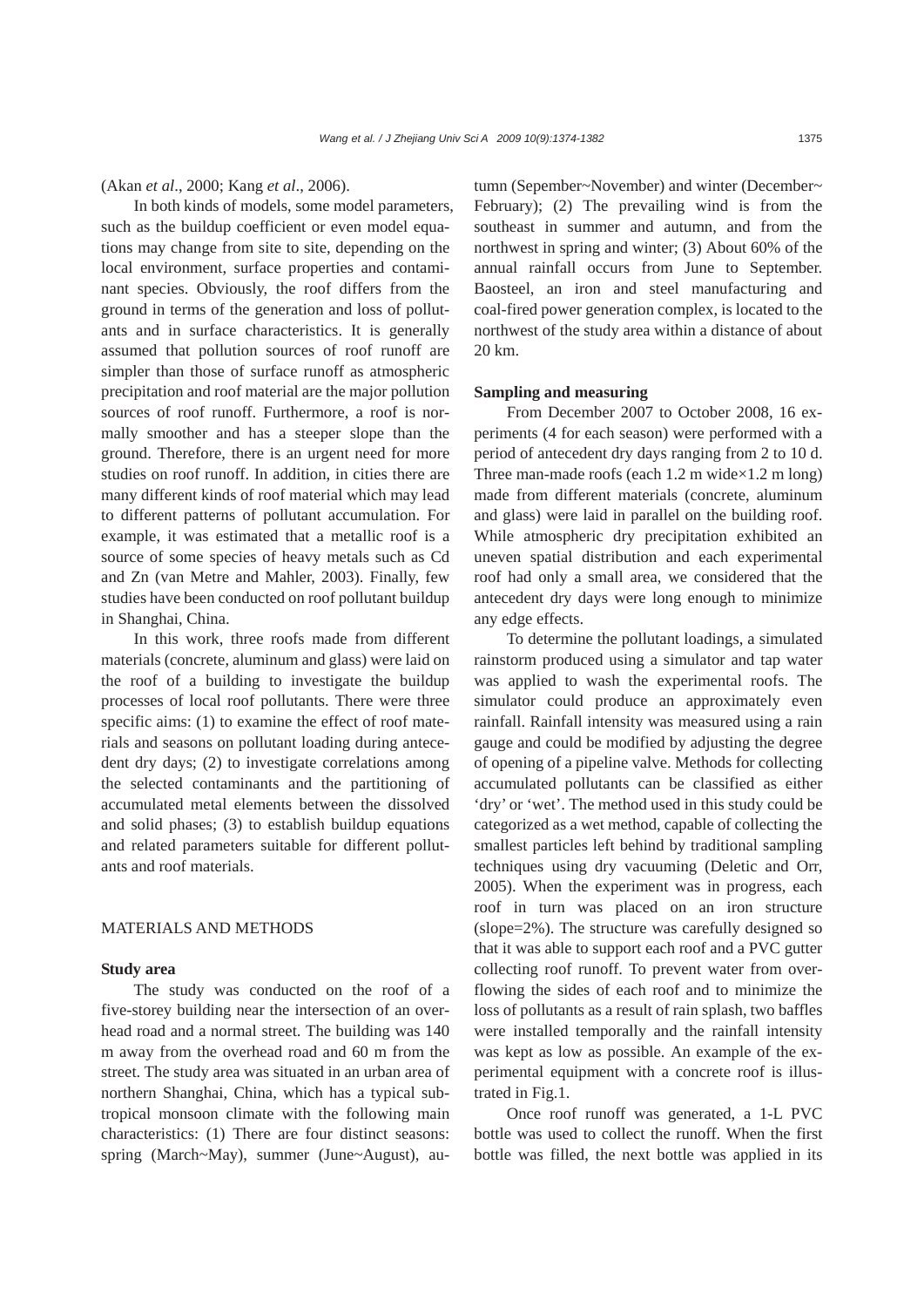place. The above process was repeated until most of the sediments on the roof surface had been removed according to tactile examination using a finger to touch the roof surface. When each experiment was finished, the simulated rainfall amount and the total volume of collected runoff were normally 8~10 mm and 10~12 L, respectively, depending on the accumulated pollutant loadings on the roofs. The amount of simulated rainfall approximated to the mean annual rainfall (10.72 mm) in Shanghai from 1985 to 2004 (Ning, 2005). After sampling, each bottle of sample was analyzed for total phosphorus (TP), total nitrogen (TN), chemical oxygen demand (COD) and total suspended solids (TSS). US Environmental Protection Agency (USEPA) approved methods (APHA, 1998) were used for all quality analyses.



**Fig.1 Experimental equipment with a concrete roof** 

In 12 experiments during the period from March 2008 to October 2008, a composite sample was prepared for each experiment and each roof type. Both total and dissolved aluminum, chromium, iron, copper, zinc, cadmium and lead were determined in acidified samples  $(0.1 \text{ mol/L HNO}_3)$ . The dissolved fraction was obtained by filtration (0.45 μm polytetrafluoroethylene (PTFE) membrane) before acidification. All metal elements were measured using inductively-coupled plasma optical emission spectrometry system (ICP-OES) (Perkin-Elmer Optima 2100, USA). The particle-bound fraction was the difference between the total concentration and the dissolved fraction.

#### **Data processing and statistical analyses**

The pollutant loading per roof area was ap-

proximated by the sum of the pollutant mass of each sampling bottle divided by the roof area. Since the data failed to meet the normality assumption for parametric statistical analyses, the difference between the loadings of each roof type was tested using the Wilcoxon matched-pairs signed-ranks test. Similarly, the Spearman's rank correlation coefficient was used to determine the relationship between the loadings of all pollutants, as the assumption for the parametric Pearson's correlation coefficient was not met.

## RESULTS AND DISCUSSION

#### **Pollutant buildup rate**

Table 1 lists the pollutant buildup rates of TP, TN, TSS, COD, Al, Cr, Fe, Cu, Zn, Cd and Pb for the three roof types. The buildup rates of all pollutants covered a wide range. The loadings for all metal elements on the concrete roof and the aluminum roof were sometimes lower than the detection limits. This variability demonstrated the complexity of contaminant accumulation.

As almost all water quality standards can be taken only as a reference for pollutant concentrations, the pollutant buildup rates were converted into concentrations on the basis of the rainfall characteristics in Shanghai, China, to facilitate the proper evaluation of the pollutant loadings. Assuming accumulated pollutants are completely washed away from roofs, the event mean concentrations (EMC, mg/L) of the annual average roof runoff (runoff coefficient=1) can be expressed as

$$
EMC = (R \times P) / I, \tag{1}
$$

where *R* is the pollutant buildup rate  $(mg/(m^2 \cdot d))$ , *P* is mean annual rainfall interval (d) and *I* is mean annual rainfall (mm). According to Ning (2005), the values of *P* and *I* in Shanghai are 2.97 d and 10.72 mm, respectively.

The calculation results are listed in Table 2. Atmospheric wet precipitation was not considered even though it is known to be one of the most important sources of roof runoff pollution. Therefore, the actual pollutant concentrations are likely to be a little or much higher than the calculated results depending on the pollutants. For example, atmospheric wet precipitation from 1998 to 2003 had an average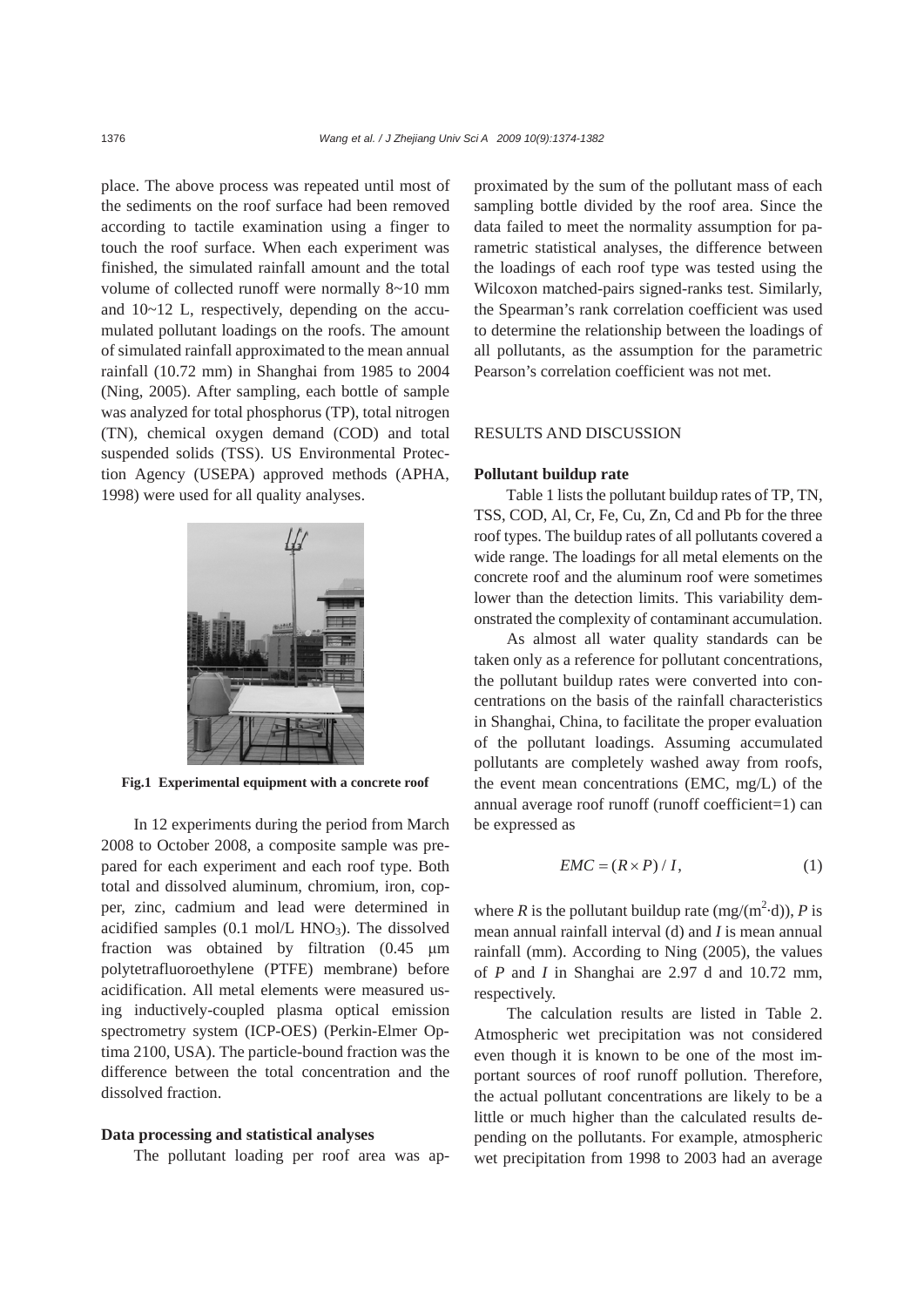| Roof          | <b>Statistics</b> |                    | Pollutant buildup rate $(mg/(m^2 \cdot d))$ |                    |                |                |                |                |                |                   |                |                   |  |
|---------------|-------------------|--------------------|---------------------------------------------|--------------------|----------------|----------------|----------------|----------------|----------------|-------------------|----------------|-------------------|--|
| type          |                   | TP                 | TN                                          | <b>COD</b>         | <b>TSS</b>     | Al             | Cr             | Fe             | Cu             | Zn                | C <sub>d</sub> | Pb                |  |
| Concrete      | Mean              | $0.047^{\text{a}}$ | $2.446^{\circ}$                             | $29.67^{\text{a}}$ | $51.2^{\rm a}$ | $3.22^{\rm a}$ | $0.05^{\rm a}$ | $4.40^{\rm a}$ | $0.13^{\rm a}$ | $2.48^{\rm a}$    | $0.02^{\rm a}$ | $0.16^{\rm a}$    |  |
|               | Median            | 0.040              | 1.518                                       | 30.26              | 41.2           | 0.64           | 0.04           | 2.16           | 0.05           | 2.12              | 0.02           | 0.06              |  |
|               | Maximum           | 0.111              | 16.02                                       | 85.67              | 124.4          | 14.69          | 0.12           | 21.32          | 0.36           | 7.50              | 0.07           | 1.32              |  |
|               | Minimum           | 0.020              | 0.438                                       | 22.44              | 16.7           | $\Omega$       | $\Omega$       | $\Omega$       | $\overline{0}$ | $\Omega$          | $\Omega$       | $\overline{0}$    |  |
| Alumi-<br>num | Mean              | $0.108^{b}$        | $2.062^{\rm a}$                             | 34.09 <sup>a</sup> | $76.3^{b}$     | $3.18^{a}$     | $0.04^{\rm a}$ | $3.78^{a}$     | $0.12^{\rm a}$ | 4.07 <sup>b</sup> | $0.02^{\rm a}$ | $0.13^a$          |  |
|               | Median            | 0.094              | 1.714                                       | 31.21              | 66.5           | 2.51           | 0.04           | 2.89           | 0.05           | 3.62              | 0.02           | 0.11              |  |
|               | Maximum           | 0.180              | 4.299                                       | 71.17              | 209.8          | 8.48           | 0.12           | 10.38          | 0.44           | 13.75             | 0.07           | 0.39              |  |
|               | Minimum           | 0.061              | 0.517                                       | 15.63              | 31.8           | $\Omega$       | $\Omega$       | $\Omega$       | $\theta$       | $\overline{0}$    | $\theta$       | $\overline{0}$    |  |
| Glass         | Mean              | $0.107^b$          | $1.963^{\rm a}$                             | $31.26^a$          | $65.6^{b}$     | $4.22^{\rm a}$ | $0.05^{\rm a}$ | $4.25^{\rm a}$ | $0.10^a$       | $3.73^{ab}$       | $0.02^{\rm a}$ | 0.17 <sup>a</sup> |  |
|               | Median            | 0.100              | 2.050                                       | 26.81              | 66.0           | 2.19           | 0.04           | 3.01           | 0.04           | 2.52              | 0.02           | 0.05              |  |
|               | Maximum           | 0.169              | 3.626                                       | 68.14              | 98.6           | 17.13          | 0.17           | 15.21          | 0.52           | 17.38             | 0.07           | 0.79              |  |
|               | Minimum           | 0.047              | 0.821                                       | 9.38               | 32.4           | 0.37           | $\Omega$       | 0.72           | $\Omega$       | 0.45              | $\Omega$       | $\overline{0}$    |  |
|               | Detection         | 0.002              | 0.002                                       | 0.02               | 0.2            |                | 0.012 0.006    | 0.009          | 0.002          | 0.047             | 0.003          | 0.008             |  |
|               | limits            |                    |                                             |                    |                |                |                |                |                |                   |                |                   |  |

**Table 1 Pollutant buildup rates in relation to roof material** 

Note: for the convenience of statistical analysis, the value '0' indicates that the pollutants were below the detection limits, which were calculated based on the concentration detection limits of the analysis method, the collected runoff volume (10 L), the roof area (1.44 m<sup>2</sup>) and the average antecedent dry days (4.47 d). Water quality parameters with the same letters a and b are not significantly different at the 90% probability level

**Table 2 Calculated pollutant concentrations based on the rainfall characteristics in Shanghai, China** 

| Roof type | <b>Statistics</b> | Calculated water quality parameters $(mg/L)$ |       |      |            |       |       |       |       |       |       |       |
|-----------|-------------------|----------------------------------------------|-------|------|------------|-------|-------|-------|-------|-------|-------|-------|
|           |                   | TP                                           | TN    | COD  | <b>TSS</b> | Al    | Cr    | Fe    | Cu    | Zn    | Cd    | Pb    |
| Concrete  | Mean              | 0.013                                        | 0.678 | 8.23 | 14.2       | 0.893 | 0.014 | 1.220 | 0.036 | 0.688 | 0.006 | 0.044 |
|           | Median            | 0.011                                        | 0.421 | 8.39 | 11.4       | 0.178 | 0.011 | 0.599 | 0.014 | 0.588 | 0.006 | 0.017 |
| Aluminum  | Mean              | 0.030                                        | 0.572 | 9.46 | 21.2       | 0.882 | 0.011 | 1.048 | 0.033 | 1.129 | 0.006 | 0.036 |
|           | Median            | 0.026                                        | 0.475 | 8.66 | 18.4       | 0.696 | 0.011 | 0.802 | 0.014 | 1.004 | 0.006 | 0.031 |
| Glass     | Mean              | 0.030                                        | 0.544 | 8.67 | 18.2       | 1.170 | 0.014 | 1.179 | 0.028 | 1.035 | 0.006 | 0.047 |
|           | Median            | 0.028                                        | 0.569 | 7.44 | 18.3       | 0.607 | 0.011 | 0.835 | 0.011 | 0.699 | 0.006 | 0.014 |

TN concentration of 4.74 mg/L, so the TN concentrations of roof runoff are likely to be much higher than the values in Table 1.

Almost all means and medians of Cu, Zn and Cd (Table 2) exceeded USEPA National Recommended Water Quality Criteria (0.013, 0.120 and 0.002 mg/L, respectively) (USEPA, 2006), similar to the results of previous studies. Förster (1999) found that concentrations of Cu and Zn in roof runoff far exceeded various toxicity threshold values in Bayreuth, Germany. Chang *et al.*(2004) also reported that Zn concentrations exceeded the USEPA freshwater standards in virtually all runoff samples, while Cu concentrations exceeded the standards in more than 60% of samples. Cd concentrations in this study were one order of magnitude above those in a previous study. In Zürich, Switzerland, the mean concentrations of Cd in 0~2 mm roof runoff from an inclined tile roof and an inclined polyester roof were found to be 0.40 and 0.30 µg/L, respectively, while the mean Cd concentration of the whole roof runoff from a flat gravel roof was 0.11 µg/L (Zobrist *et al*., 2000).

It has long been known that certain pollutants in stormwater such as polynuclear aromatic hydrocarbons (PAHs) and heavy metals tend to partition onto the solid phase. In particular, smaller particles have a higher solid-phase concentration (Lau and Stenstrom, 2005). Partitioning not only has implications for washoff of pollutants and solids, but also can indicate what physicochemical mechanisms will be most effective for immobilization of dissolved and particulate-bound mass (Sansalone and Buchberger, 1997). Thus, the distribution of the studied metal elements in the solid and liquid phases was also investigated in this study. The results indicated that for most elements, the mean percentages of dissolved metal were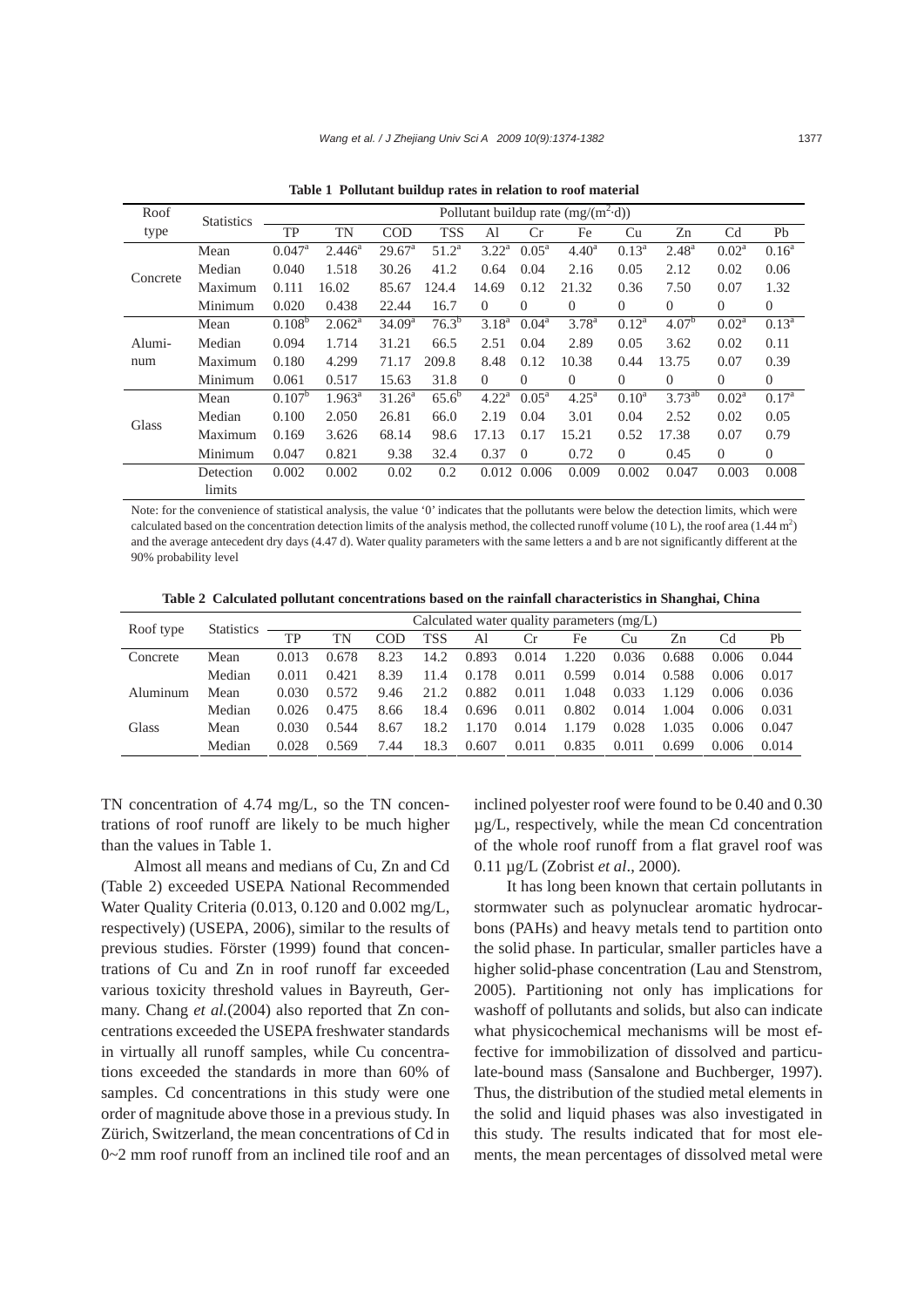similar for all three roof types (Fig.2). Al, Fe, Zn and Pb were present mainly in the particle-bound form, with mean percentages of 85.9%, 88.0%, 60.7% and 69.5% for the concrete roof, 86.2%, 90.2%, 74.5% and 78.2% for the aluminum roof and 93.5%, 89.0%, 70.1% and 66.4% for the glass roof, respectively. In contrast, the dissolved fraction amounted almost to the total loading of Cd for the three roof types.



**Fig.2 Partitioning of metal elements into dissolved and particle-bound fractions** 

#### **Roof type**

Statistical analysis (Table 1) revealed that: (1) Differences in the loadings of most pollutants among the three roof types were insignificant, suggesting that atmospheric dry precipitation is the major source of roof pollutants; (2) The aluminum roof and the glass roof yielded significantly more TP and TSS than the concrete roof at the 90% probability level; (3) The aluminum roof produced remarkably more Zn than the concrete roof.

Obviously, in this study the pollutant loadings of roof runoff came from atmospheric dry precipitation and roof material. As the aluminum and glass did not contribute to the loadings of TP and TSS, it can be concluded that they selectively absorbed more TP and TSS from atmospheric dry precipitation than the concrete. The aluminum roof contributed a large part of the Zn loading but not the Al loading of roof runoff. However, the Zn concentrations were much lower than those in roof runoff from zinc sheet roofs, which have median concentrations as high as about 17.68 mg/L (Förster, 1999). As the Zn loading of the glass roof was also greater than that of the concrete roof (although the difference was not statistically significant), the aluminum roof may have had a larger Zn loading because it absorbed more atmospheric dry deposition containing Zn, or because the aluminum roof itself may have yielded a certain loading of Zn

(about 0.2% mass fraction).

To further identify the sources of pollutant loadings, an evaluation of the relationships among the pollutant loadings was conducted, which revealed some strong correlations, such as those between TP and TSS (*R*=0.674, *p*<0.05; *R*=0.733, *p*<0.01) for the aluminum roof and the glass roof. This suggested that TP and TSS for these roofs had a common source. However, the correlations were not the same for the three roof types: the relationship between TP and TSS for the concrete roof was not as close as that for the aluminum roof and the glass roof. This may be because of corrosion of the concrete roof and its rough surface which can trap some fine particles of roof runoff, considering that the TSS and TP loadings of the concrete roof were lower than those of the other roof materials.

For all roof types, the correlations among Al, Cr, Cd, Pb and between Fe and Zn were significant at the 90% level. Al came from the same source as Cr, Cd and Pb, which suggested again that the aluminum roof does not contribute much to the Al loading. It is interesting to note that the correlations between Fe and Zn (*R*=0.776, *p*<0.01; *R*=0.732, *p*<0.01) for the glass roof and the concrete roof were more significant than that  $(R=0.552, p<0.1)$  for the aluminum roof. It is known that Fe and Zn can be used as marker elements for steel-making furnaces (Huang *et al*., 1994; Zhang *et al*., 1998) and the significant correlation between Fe and Zn suggested that they were derived mostly from a common source, nearby steel-making furnaces. The lower values of the correlation coefficients for the aluminum roof suggested that its Zn loading to a certain degree may come from other sources such as the roof material.

## **Seasonal trends**

Although the differences between pollutant loadings among roof materials were mostly not significant, accumulation rates showed an obvious seasonal variation for almost all pollutants. The accumulation rates of all pollutants except COD for the three roof types reached minimum values in summer or autumn (Fig.3). Indeed, some heavy metals such as Cr, Cd and Pb could not be detected in summer or autumn. This phenomenon must result from factors associated closely with the seasons. Shu *et al*.(2001) reported that when the wind comes from the north, the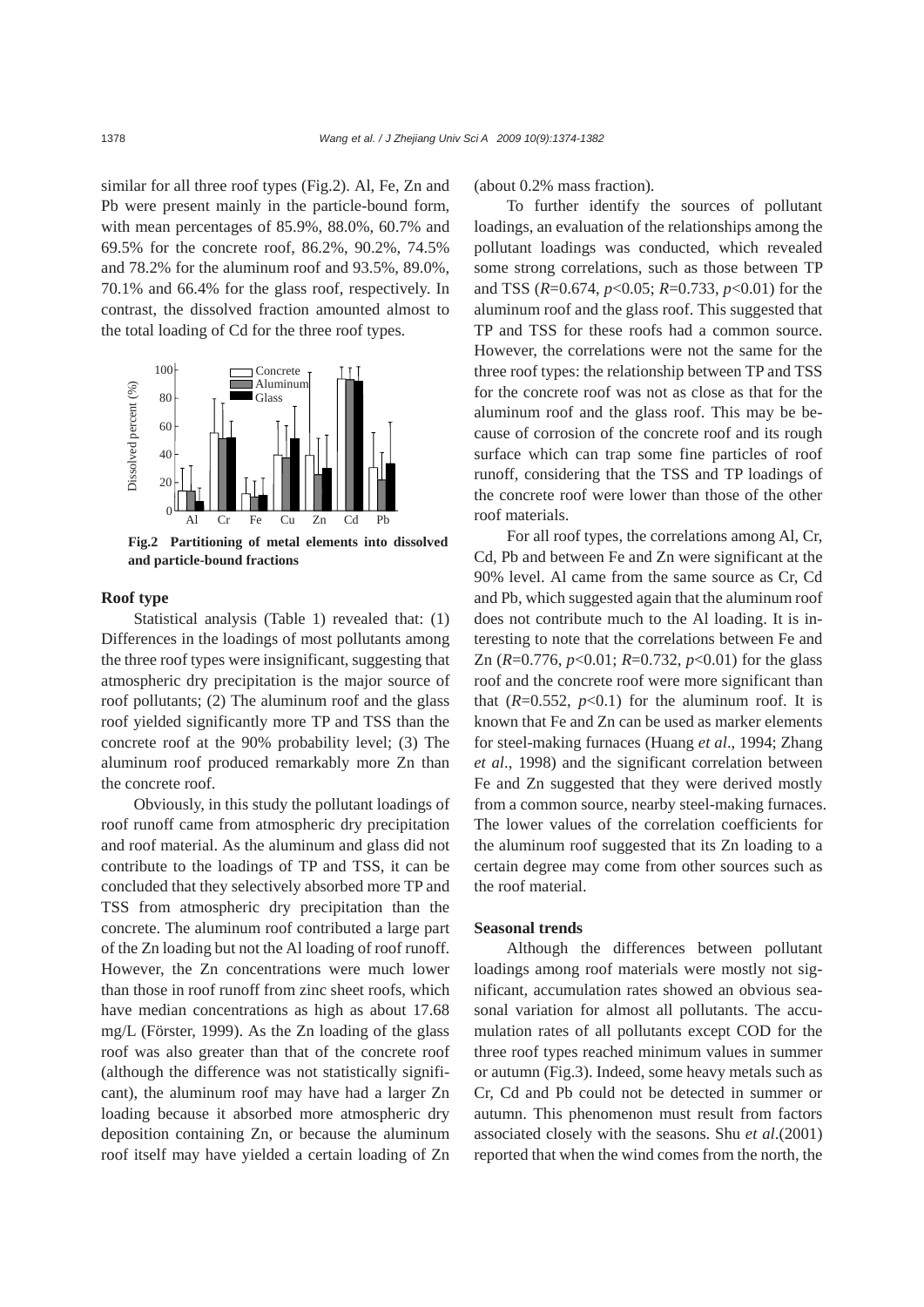

main contributions to total suspended particles (TSPs) in Shanghai are products of coal combustion, with lesser contributions from construction sites, vehicle emissions, windblown soil and steel-making furnaces. Furthermore, they found that the mean TSP concentrations at a location downwind of Baosteel were higher than those at other non-downwind areas and that TSP concentrations for all sites were higher with

northwest winds and lower with southerly wind directions. Our experiment area was situated at a location downwind of Baosteel and the results agreed well with Shu *et al*.(2001). The seasonal variation can be well explained by the dominant wind direction of the seasons. In spring and winter, northwest winds prevail, which contain a large number of particles derived from the main iron and steel manufacturing factory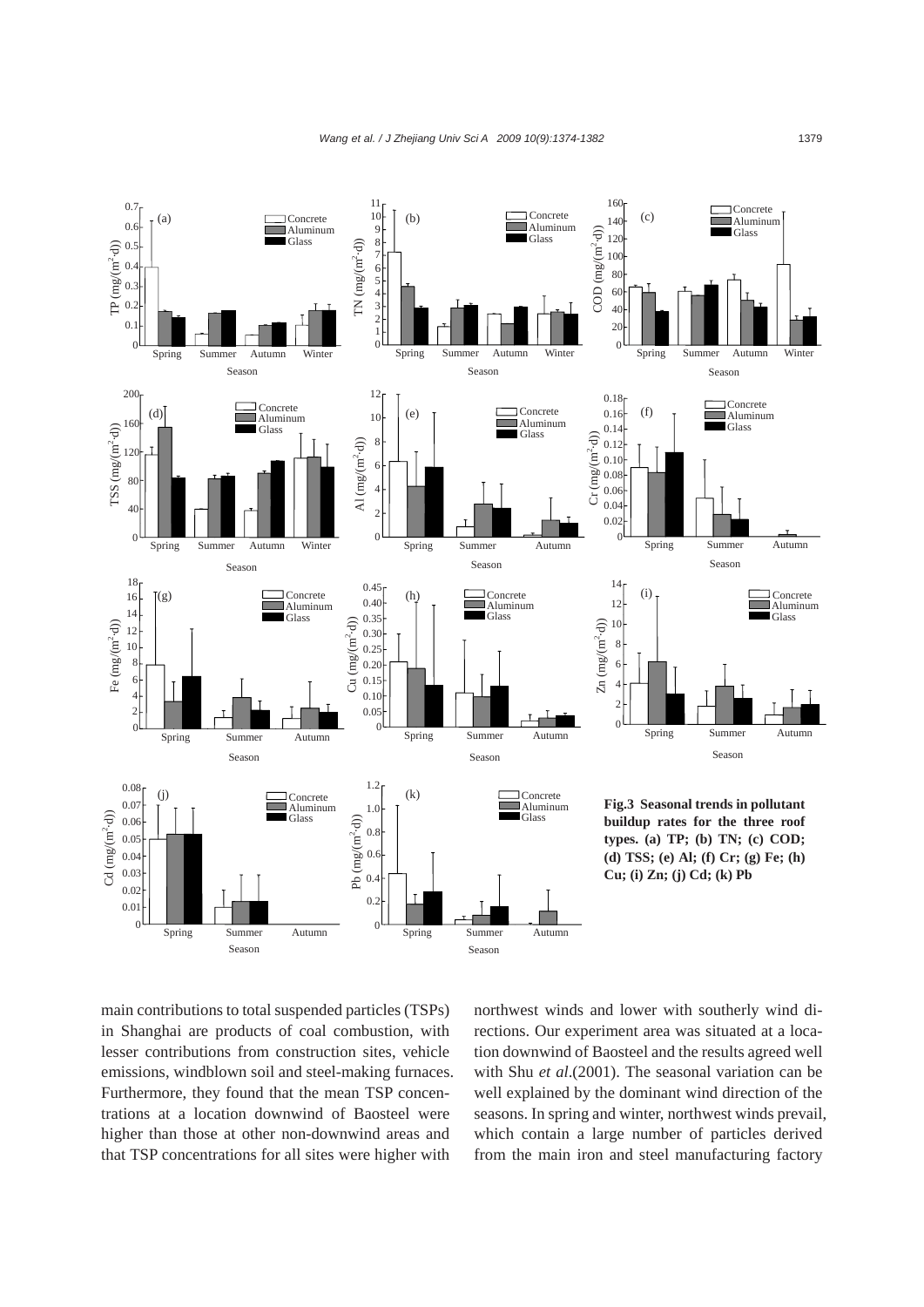and coal-fired power generation plant. Furthermore, the nearby heavy-traffic highway may also contribute to a certain degree to the metals loading. In summer and autumn, the prevailing winds coming from the sea are southeasters and atmospheric dry precipitation contains low concentrations of metal elements.

However, it should be noted that the contribution of Baosteel to the loadings of metal elements and other pollutants may be different from those of other sources. Metals came largely from Baosteel, while most TP, TN, COD and TSS were derived from other sources such as traffic, construction sites or large-dimension dry precipitation, as their loadings were still high in summer and autumn when the study area was no longer downwind of Baosteel.

The seasonal trends in pollutant loading have implications for the treatment and utilization of roof runoff. Pollutant buildup rates in summer and autumn would be lower than those in winter and spring. However, most rainfall in Shanghai occurs in summer and autumn. Thus, it can be inferred that the water quality of roof runoff in summer and autumn would be cleaner than that in winter and spring. Therefore, it is beneficial to harvest and utilize rainwater in summer and autumn and non-point pollution control should be focused more on the treatment of roof runoff in spring and winter.

## **Buildup model**

Normally, four functions are used to model the pollutant buildup process: linear, power, exponential, and Michaelis-Menton. Among these various models, the most widely employed is the exponential function (Chen and Adams, 2006), while only a few researchers have applied linear equations (Soonthornnonda *et al*., 2008). All these functions assume that pollutant loadings increase with time, as shown by a large number of studies (e.g., Kang *et al*., 2006; Kim *et al*., 2006). However, a very different result was obtained by Deletic and Orr (2005) suggesting that the number of preceding dry days could have a weak negative influence on the loading. These contradictory results indicate that the pollutant buildup process may be site-specific.

The pollutant loadings of all metal elements in this study showed no obvious trend when the buildup duration increased. However, yields of TP, TN, COD, TSS and turbidity increased as the number of dry hours increased. An example of TP loading in relation

to the number of dry hours for the aluminum roof is shown in Fig.4.

The four buildup equations were applied to fit the TP buildup process and the following linear equation (Eq.(2)) was found to be the most suitable:

$$
y = Kx,\tag{2}
$$

where *y* is the pollutant buildup load  $(mg/m<sup>2</sup>)$ , *x* is the number of dry hours (h) and *K* is the slope of the linear equation  $(mg/(m^2 \cdot h))$ .



**Fig.4 Relationship between TP loadings of the aluminum roof and the antecedent dry hours** 

The detailed procedure for establishing the linear model was as follows: Firstly, 12 random experiment points were chosen for a resampling method, namely bootstrapping; Secondly, these selected points were resampled 1000 times to form 1000 samples; Thirdly, 1000 *K* values were calculated using linear regression for the 1000 samples and the distribution, mean value and standard deviation of the *K* values were obtained; Finally, the linear equation with the mean *K* value was used to test against the remaining 4 experiment points. For example, the distribution of *K* values for TP is shown in Fig.5. The mean *K* value was  $6.5 \times 10^{-3}$  with a standard deviation of  $7.9\times10^{-4}$ .



**Fig.5 Distribution of** *K* **values for TP**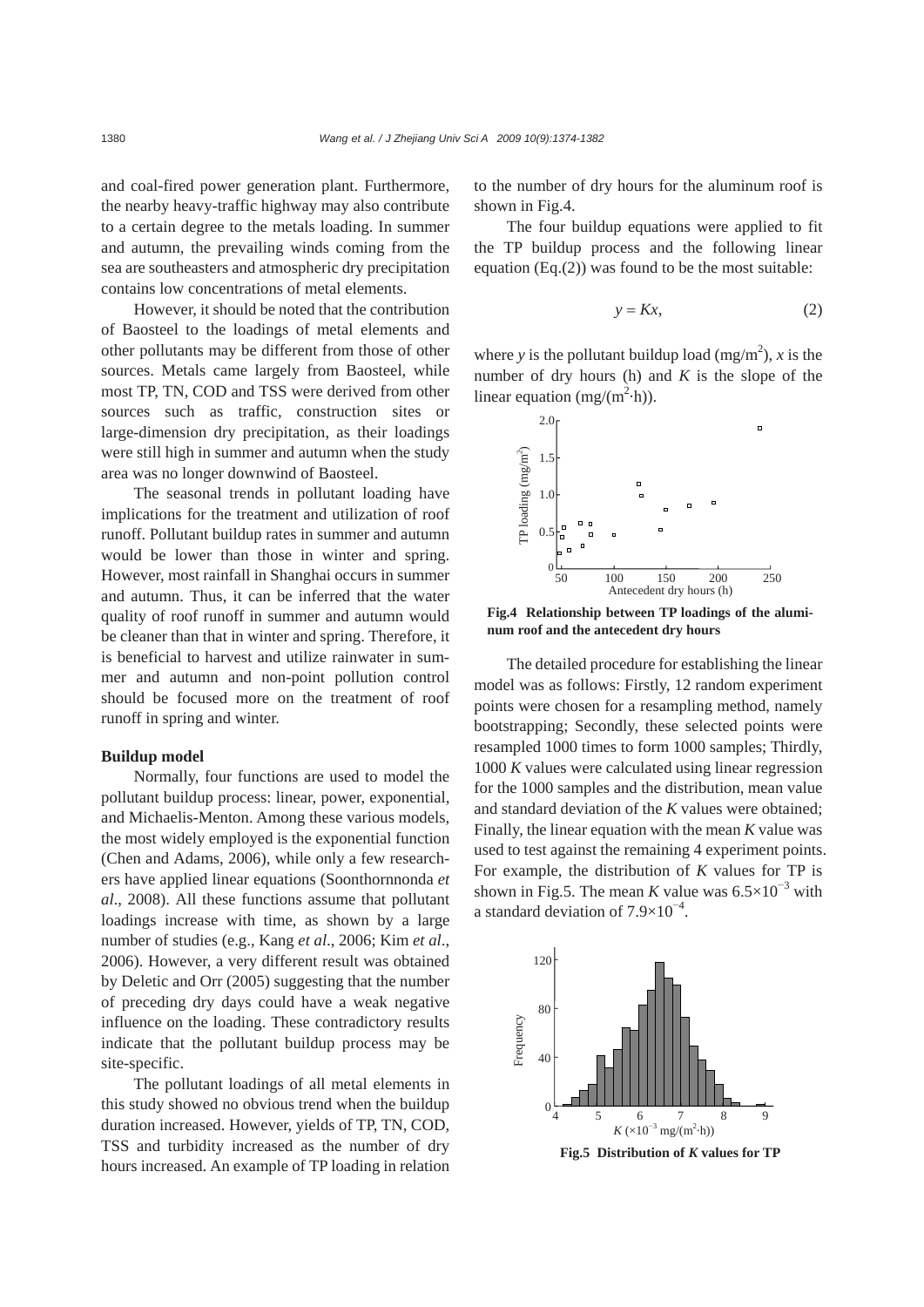A comparison between the predicted and the measured TP loadings for four independent experiments is shown in Fig.6. The measured and simulated results were in reasonably good agreement with relative errors ranging from 7.7% to 29.3%.



**Fig.6 Linear equations applied to four independent experiments in 2008** 

The linear model could represent only the TP and TSS buildup processes on the aluminum roof and the glass roof with good prediction performance (relative errors=14.3%~32.5%). The corresponding linear equations are shown in Table 3.

**Table 3 Linear equations of the TP and TSS buildup processes for the aluminum roof and the glass roof** 

| Roof type | Linear equation      |                |  |  |  |  |  |  |
|-----------|----------------------|----------------|--|--|--|--|--|--|
|           | TР                   | <b>TSS</b>     |  |  |  |  |  |  |
| Aluminum  | $y=0.0065x(0.00077)$ | $y=4.3x(0.29)$ |  |  |  |  |  |  |
| Glass     | $y=0.0070x(0.00078)$ | $y=3.7x(0.39)$ |  |  |  |  |  |  |

Note: values in parentheses are the standard deviations of *K* values

## **CONCLUSION**

Three roofs, each made from different materials (concrete, aluminum and glass), were placed on the roof of a building in Shanghai, China and a total of 16 simulated storms were conducted throughout the year to examine the characteristics of roof pollutant buildup. The conclusions were as follows:

(1) Concentrations of Cu, Zn and Cd in runoff from all three types of roof exceeded USEPA National Recommended Water Quality Criteria; Cu, Zn, Cd, Al, Fe, Zn and Pb exist mainly in the particle-bound form; by contrast, almost all Cd loading was found in the dissolved fraction.

(2) There were no significant differences be-

tween the loadings of most pollutants for the three roof types, implying that the main contribution to roof pollutant loading was atmospheric dry precipitation rather than the roof material. However, the aluminum roof and the glass roof contributed more loadings of TP and TSS than the concrete roof and the aluminum roof also produced significantly more Zn loading than the concrete roof.

(3) All pollutant accumulation rates (except for COD) showed an obvious seasonal variation and the accumulation rates for the three roof types reached minimum values in summer or autumn. This can be explained by the dominant wind direction in each season and the location of the main pollution sources, a steel manufacturing plant and a coal-fired power generation complex, to the northwest of the study site.

(4) Among four commonly used equations, the linear equation was the most reliable model to simulate the TP and TSS buildup processes on the aluminum roof and the glass roof.

#### **References**

- Akan, A.O., Schafran, G.C., Pommerenk, P., Harrell, L.J., 2000. Modeling storm-water runoff quantity and quality from marine drydocks. *Journal of Environmental Engineering*, **126**(1):5-11. [doi:10.1061/(ASCE)0733-9372(2000)126: 1(5)]
- APHA (American Public Health Association), 1998. Standard Methods for the Examination of Water and Wastewater (20th Ed.). Washington, D.C.
- Brezonik, P.L., Stadelmann, T.H., 2002. Analysis and predictive models of stormwater runoff volumes, loads, and pollutant concentrations from watersheds in the Twin Cities metropolitan area, Minnesota, USA. *Water Research*, **36**(7):1743-1757. [doi:10.1016/S0043-1354(01) 00375-X]
- Bucheli, T.D., Müller, S.R., Voegelin, A., Schwarzenbach, R.P., 1998a. Bituminous roof sealing membranes as major sources of the herbicide (R, S)-mecoprop in roof runoff waters: potential contamination of groundwater and surface waters. *Environmental Science & Technology*, **32**(22):3465-3471. [doi:10.1021/es980318f]
- Bucheli, T.D., Müller, S.R., Heberle, S., Schwarzenbach, R.P., 1998b. Occurrence and behavior of pesticides in rainwater, roof runoff, and artificial stormwater infiltration. *Environmental Science & Technology*, **32**(22):3457-3464. [doi:10.1021/es980317n]
- Chang, M., McBroom, M.W., Beasley, R.S., 2004. Roofing as a source of nonpoint water pollution. *Journal of Environmental Management*, **73**(4):307-315. [doi:10.1016/j. jenvman.2004.06.014]
- Chen, J., Adams, B.J., 2006. Analytical urban storm water quality models based on pollutant buildup and washoff